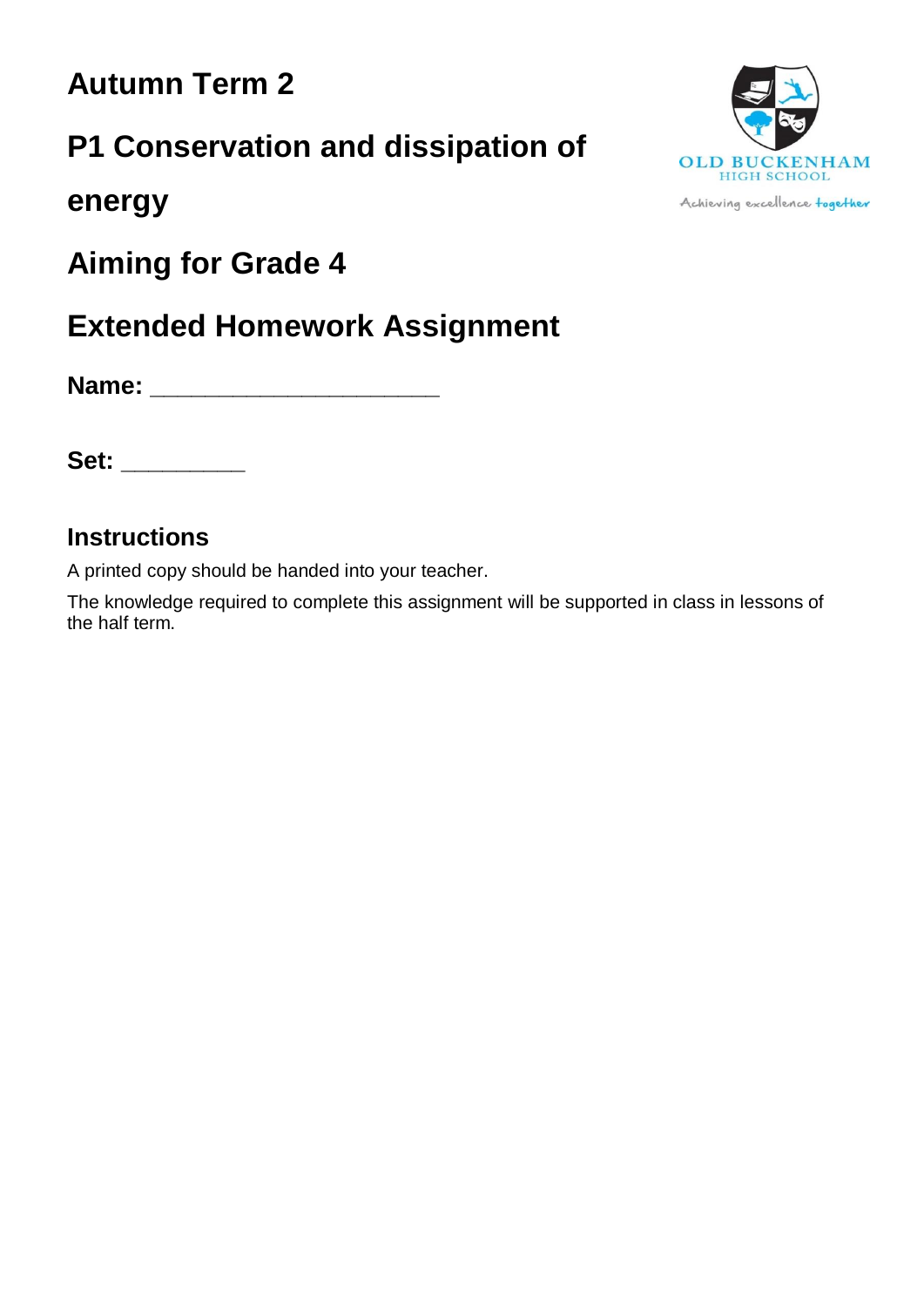#### **worked example 1**

Calculate the change in gravitational potential energy of a mountaineer who has climbed a mountain that is 3000 m high. The mass of the mountaineer is 70 kg.  $q = 10$  N/kg.

**Step 1**: Write down what you know. change in height  $h = 3000$  m mass  $m = 70$  kg  $g = 10$  N/kg **Step 2**: Use the equation for *E*<sup>p</sup> to find gravitational potential energy.  $E_p = m \times g \times h$  $= 70$  kg  $\times$  10 N/kg  $\times$  3000 m  $= 2100000$ 

#### **Worked example 2**

Calculate the kinetic energy of a sprinter of mass 70 kg who is running at 10 m/s.

**Step 1**: Write down what you know.

mass  $m = 70$  kg speed  $v = 10$  m/s

**Step 2:** Use the equation for  $E_k$  to find kinetic energy.

$$
E_k = \frac{1}{2} \times m \times v^2
$$

$$
= \frac{1}{2} \times 70 \times (10)^2
$$

$$
= 3500 \text{ J}
$$

#### **Tasks**

#### **Power and efficiency**

**A** Here are some electrical items with the energy that they transfer per second. Complete the table, and add the unit of power.

| <b>Item</b> | Job it does | <b>Energy</b><br>transferred | <b>Time</b> | <b>Power</b> |
|-------------|-------------|------------------------------|-------------|--------------|
| kettle      |             | 3000 J                       | 2 seconds   |              |
| light bulb  |             | 6000J                        | minute      |              |
| radio       |             | 600 J                        | 30 seconds  |              |
| oven        |             | 10 kJ                        | 1 second    |              |

#### **Questions**

**1 a** List the different types of energy store.

(*2 marks*)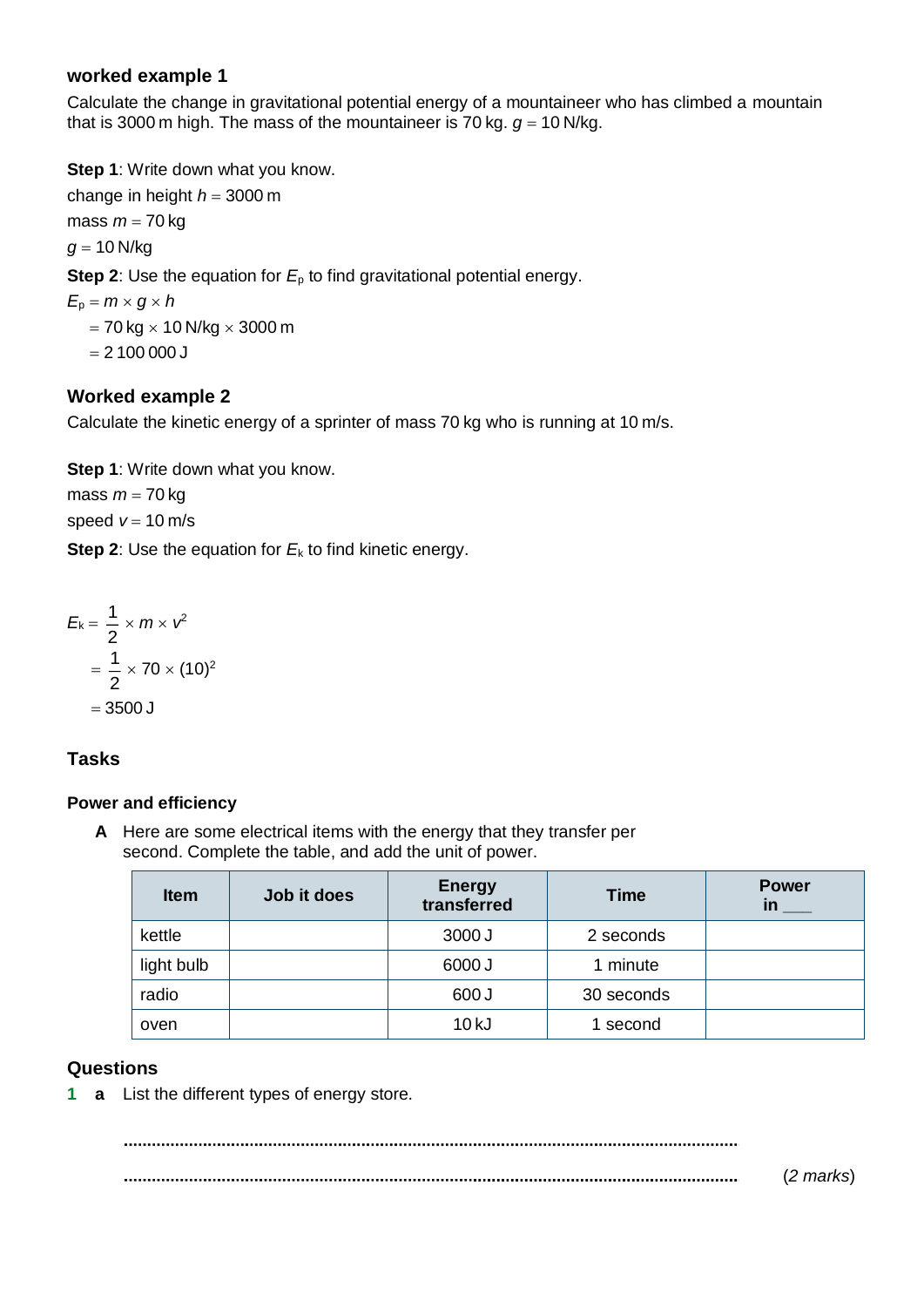|    | $\mathbf b$                                                                                                                                              | of the Task:                                   | Circle the correct answer to complete these sentences for the modelling in Part 1                                                       |           |                     |  |
|----|----------------------------------------------------------------------------------------------------------------------------------------------------------|------------------------------------------------|-----------------------------------------------------------------------------------------------------------------------------------------|-----------|---------------------|--|
|    |                                                                                                                                                          | Ĩ.                                             | In the torch the energy is transferred by an electric current / a force.                                                                |           | $(1$ mark $)$       |  |
|    |                                                                                                                                                          | ïi                                             | When the cyclist moves downhill energy is transferred by an electric                                                                    |           |                     |  |
|    |                                                                                                                                                          | current / a force.                             |                                                                                                                                         |           | $(1$ mark $)$       |  |
|    |                                                                                                                                                          | <b>Calculating energy</b>                      |                                                                                                                                         |           |                     |  |
| 2. |                                                                                                                                                          | You do work when you lift a ball.              |                                                                                                                                         |           |                     |  |
|    | a                                                                                                                                                        | Describe what we mean by 'work' in science.    |                                                                                                                                         |           |                     |  |
|    |                                                                                                                                                          |                                                |                                                                                                                                         |           | $(1$ mark)          |  |
|    |                                                                                                                                                          |                                                |                                                                                                                                         |           |                     |  |
|    | b                                                                                                                                                        | the mass. $g = 10$ N/kg. Mass of ball = 0.25kg | Calculate the work you did lifting the ball 1 m. You need to calculate the weight of the ball from<br>Weight = mass $\times$ g.         |           |                     |  |
|    |                                                                                                                                                          |                                                |                                                                                                                                         |           |                     |  |
|    |                                                                                                                                                          |                                                |                                                                                                                                         |           |                     |  |
|    |                                                                                                                                                          |                                                |                                                                                                                                         |           | $(2 \text{ marks})$ |  |
|    | C.                                                                                                                                                       |                                                | Suggest and explain what happens when you drop a ball into sand instead                                                                 |           |                     |  |
|    |                                                                                                                                                          | of onto the floor.                             |                                                                                                                                         |           |                     |  |
|    |                                                                                                                                                          |                                                |                                                                                                                                         |           |                     |  |
|    |                                                                                                                                                          |                                                |                                                                                                                                         |           | $(2 \text{ marks})$ |  |
|    |                                                                                                                                                          |                                                |                                                                                                                                         |           |                     |  |
|    | A ball with a mass of 0.05 kg is dropped by a student and reaches a speed<br>d<br>of 4 m/s just before it hits the ground. Calculate the kinetic energy. |                                                |                                                                                                                                         |           |                     |  |
|    |                                                                                                                                                          |                                                |                                                                                                                                         |           |                     |  |
|    |                                                                                                                                                          |                                                |                                                                                                                                         |           |                     |  |
|    |                                                                                                                                                          |                                                |                                                                                                                                         |           | $(2 \text{ marks})$ |  |
| 3  |                                                                                                                                                          |                                                | A student drops a spring onto the ground and the spring compresses. The                                                                 |           |                     |  |
|    | spring constant of the spring is 100 N/m. You will need to use the equation:                                                                             |                                                |                                                                                                                                         |           |                     |  |
|    |                                                                                                                                                          |                                                | elastic potential energy $E_e$ (J) = $\frac{1}{2}$ x spring constant k (N/m) x extension <sup>2</sup> e <sup>2</sup> (m <sup>2</sup> ). |           |                     |  |
|    | Remember that the extension should be in metres.                                                                                                         |                                                |                                                                                                                                         |           |                     |  |
|    | Complete the table.                                                                                                                                      |                                                |                                                                                                                                         |           |                     |  |
|    |                                                                                                                                                          | Height dropped from in m                       | <b>Compression of spring in cm</b>                                                                                                      | $E_e$ (J) |                     |  |
|    |                                                                                                                                                          | 1.00                                           | 2.0                                                                                                                                     |           |                     |  |
|    |                                                                                                                                                          | 0.50                                           | 1.3                                                                                                                                     |           |                     |  |
|    |                                                                                                                                                          | 0.25                                           | 1.0                                                                                                                                     |           |                     |  |

### **Power and efficiency**

**4** Write down two equations that you can use to calculate power.

(*2 marks*)